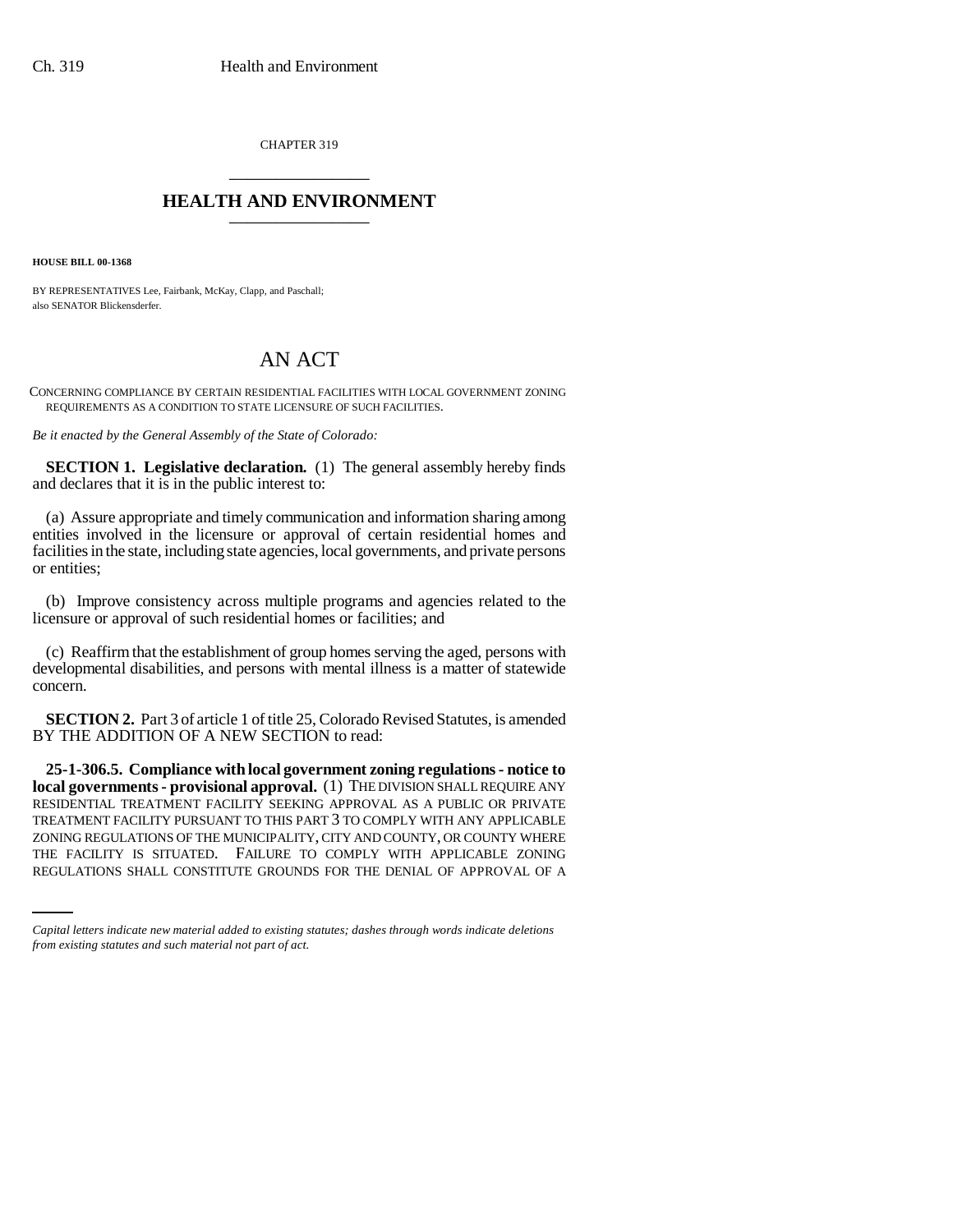FACILITY.

(2) THE DIVISION SHALL ASSURE THAT TIMELY WRITTEN NOTICE IS PROVIDED TO THE MUNICIPALITY, CITY AND COUNTY, OR COUNTY WHERE A RESIDENTIAL TREATMENT FACILITY IS SITUATED, INCLUDING THE ADDRESS OF THE FACILITY AND THE POPULATION AND NUMBER OF PERSONS TO BE SERVED BY THE FACILITY, WHEN ANY OF THE FOLLOWING OCCURS:

(a) AN APPLICATION FOR APPROVAL OF A RESIDENTIAL TREATMENT FACILITY PURSUANT TO SECTION 25-1-306 IS MADE;

(b) APPROVAL IS GRANTED TO A RESIDENTIAL TREATMENT FACILITY PURSUANT TO SECTION 25-1-306;

(c) A CHANGE IN THE APPROVAL OF A RESIDENTIAL TREATMENT FACILITY OCCURS; OR

(d) THE APPROVAL OF A RESIDENTIAL TREATMENT FACILITY IS REVOKED OR OTHERWISE TERMINATED FOR ANY REASON.

(3) IN THE EVENT OF A ZONING OR OTHER DELAY OR DISPUTE BETWEEN A RESIDENTIAL TREATMENT FACILITY AND THE MUNICIPALITY, CITY AND COUNTY, OR COUNTY WHERE THE FACILITY IS SITUATED, THE DIVISION MAY GRANT PROVISIONAL APPROVAL OF THE FACILITY FOR UP TO ONE HUNDRED TWENTY DAYS PENDING RESOLUTION OF THE DELAY OR DISPUTE.

**SECTION 3.** Article 27 of title 25, Colorado Revised Statutes, is amended BY THE ADDITION OF A NEW SECTION to read:

**25-27-105.5. Compliance with local government zoning regulations - notice to local governments - provisional licensure.** (1) THE DEPARTMENT SHALL REQUIRE ANY PERSONAL CARE BOARDING HOME SEEKING LICENSURE PURSUANT TO THIS ARTICLE 27 TO COMPLY WITH ANY APPLICABLE ZONING REGULATIONS OF THE MUNICIPALITY, CITY AND COUNTY, OR COUNTY WHERE THE HOME IS SITUATED. FAILURE TO COMPLY WITH APPLICABLE ZONING REGULATIONS SHALL CONSTITUTE GROUNDS FOR THE DENIAL OF A LICENSE TO A HOME; EXCEPT THAT NOTHING IN THIS SECTION SHALL BE CONSTRUED TO SUPERSEDE THE PROVISIONS OF SECTIONS 30-28-115 (2), 31-23-301 (4), AND 31-23-303 (2), C.R.S.

(2) THE DEPARTMENT SHALL ASSURE THAT TIMELY WRITTEN NOTICE IS PROVIDED TO THE MUNICIPALITY, CITY AND COUNTY, OR COUNTY WHERE A PERSONAL CARE BOARDING HOME IS SITUATED, INCLUDING THE ADDRESS OF THE HOME AND THE POPULATION AND NUMBER OF PERSONS TO BE SERVED BY THE HOME, WHEN ANY OF THE FOLLOWING OCCURS:

(a) AN APPLICATION FOR A LICENSE TO OPERATE A PERSONAL CARE BOARDING HOME PURSUANT TO SECTION 25-27-105 IS MADE;

(b) A LICENSE IS GRANTED TO A PERSONAL CARE BOARDING HOME PURSUANT TO SECTION 25-27-105;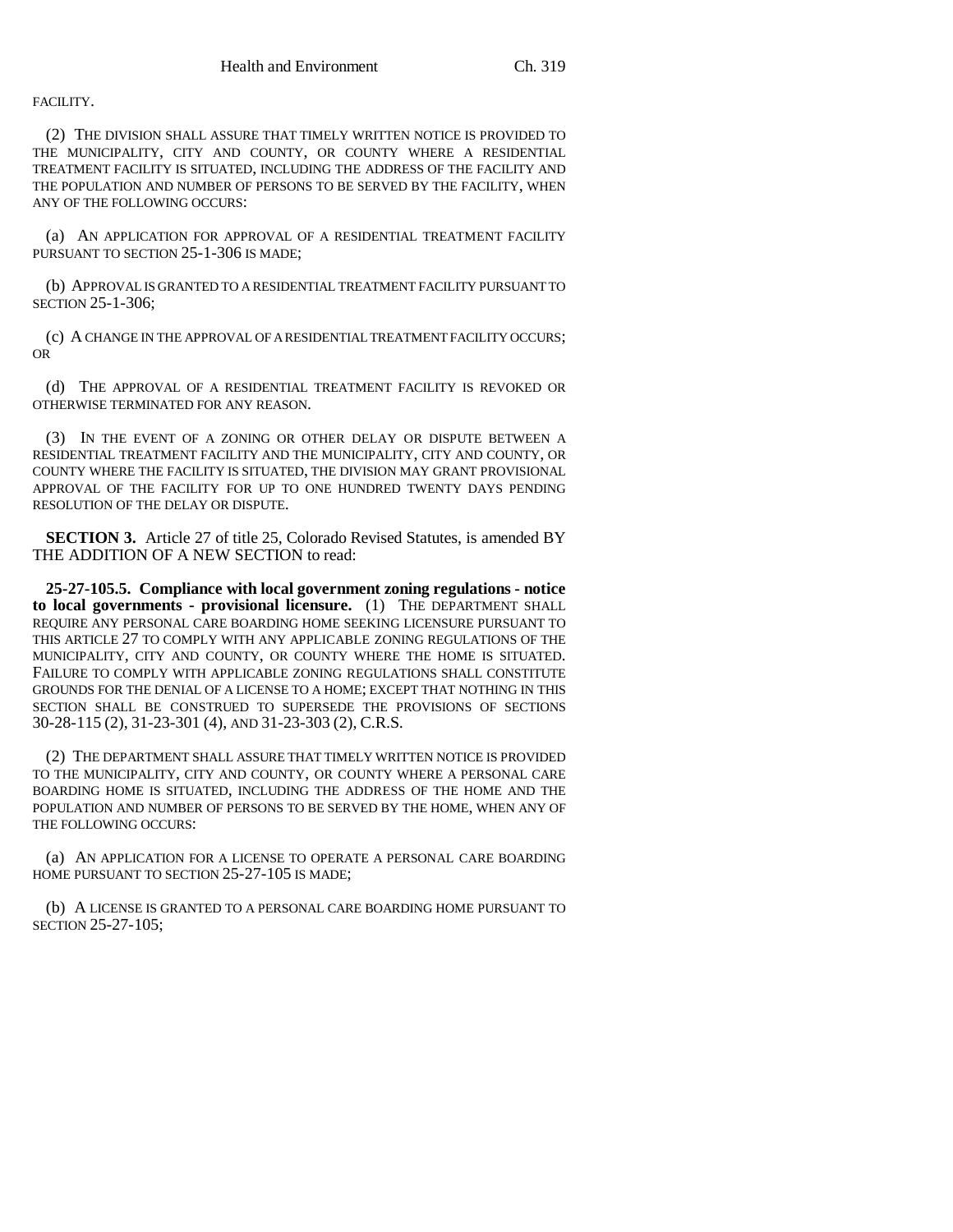## Ch. 319 Health and Environment

(c) A CHANGE IN THE LICENSE OF A PERSONAL CARE BOARDING HOME OCCURS; OR

(d) THE LICENSE OF A PERSONAL CARE BOARDING HOME IS REVOKED OR OTHERWISE TERMINATED FOR ANY REASON.

(3) NOTWITHSTANDING THE PROVISIONS OF SECTION 25-27-105 (4), IN THE EVENT OF A ZONING OR OTHER DELAY OR DISPUTE BETWEEN A PERSONAL CARE BOARDING HOME AND THE MUNICIPALITY, CITY AND COUNTY, OR COUNTY WHERE THE HOME IS SITUATED, THE DEPARTMENT MAY GRANT A PROVISIONAL LICENSE TO THE HOME FOR UP TO ONE HUNDRED TWENTY DAYS PENDING RESOLUTION OF THE DELAY OR DISPUTE.

**SECTION 4.** Part 1 of article 6 of title 26, Colorado Revised Statutes, is amended BY THE ADDITION OF A NEW SECTION to read:

**26-6-104.5. Compliance with local government zoning regulations - notice to local governments - provisional licensure.** (1) THE DEPARTMENT SHALL REQUIRE ANY CHILD CARE FACILITY SEEKING LICENSURE PURSUANT TO SECTION 26-6-104 TO COMPLY WITH ANY APPLICABLE ZONING REGULATIONS OF THE MUNICIPALITY, CITY AND COUNTY, OR COUNTY WHERE THE FACILITY IS SITUATED. FAILURE TO COMPLY WITH APPLICABLE ZONING REGULATIONS SHALL CONSTITUTE GROUNDS FOR THE DENIAL OF A LICENSE TO A FACILITY.

(2) THE DEPARTMENT SHALL ASSURE THAT TIMELY WRITTEN NOTICE IS PROVIDED TO THE MUNICIPALITY, CITY AND COUNTY, OR COUNTY WHERE A CHILD CARE FACILITY IS SITUATED, INCLUDING THE ADDRESS OF THE FACILITY AND THE POPULATION AND NUMBER OF PERSONS TO BE SERVED BY THE FACILITY, WHEN ANY OF THE FOLLOWING OCCURS:

(a) A PERSON APPLIES FOR A LICENSE TO OPERATE A CHILD CARE FACILITY PURSUANT TO SECTION 26-6-104;

(b) A LICENSE IS GRANTED TO OPERATE A CHILD CARE FACILITY PURSUANT TO SECTION 26-6-104;

(c) A CHANGE IN THE LICENSE OF A CHILD CARE FACILITY OCCURS; OR

(d) THE LICENSE OF A CHILD CARE FACILITY IS REVOKED OR OTHERWISE TERMINATED FOR ANY REASON.

(3) NOTWITHSTANDING ANY OTHER PROVISION OF LAW, IN THE EVENT OF A ZONING OR OTHER DELAY OR DISPUTE BETWEEN A CHILD CARE FACILITY AND THE MUNICIPALITY, CITY AND COUNTY, OR COUNTY WHERE THE FACILITY IS SITUATED, THE DEPARTMENT MAY GRANT A PROVISIONAL LICENSE TO THE FACILITY FOR UP TO ONE HUNDRED TWENTY DAYS PENDING RESOLUTION OF THE DELAY OR DISPUTE.

(4) THE PROVISIONS OF THIS SECTION SHALL NOT APPLY TO ANY FOSTER CARE HOME CERTIFIED PURSUANT TO THIS PART 1.

**SECTION 5.** Part 1 of article 10.5 of title 27, Colorado Revised Statutes, is amended BY THE ADDITION OF A NEW SECTION to read: